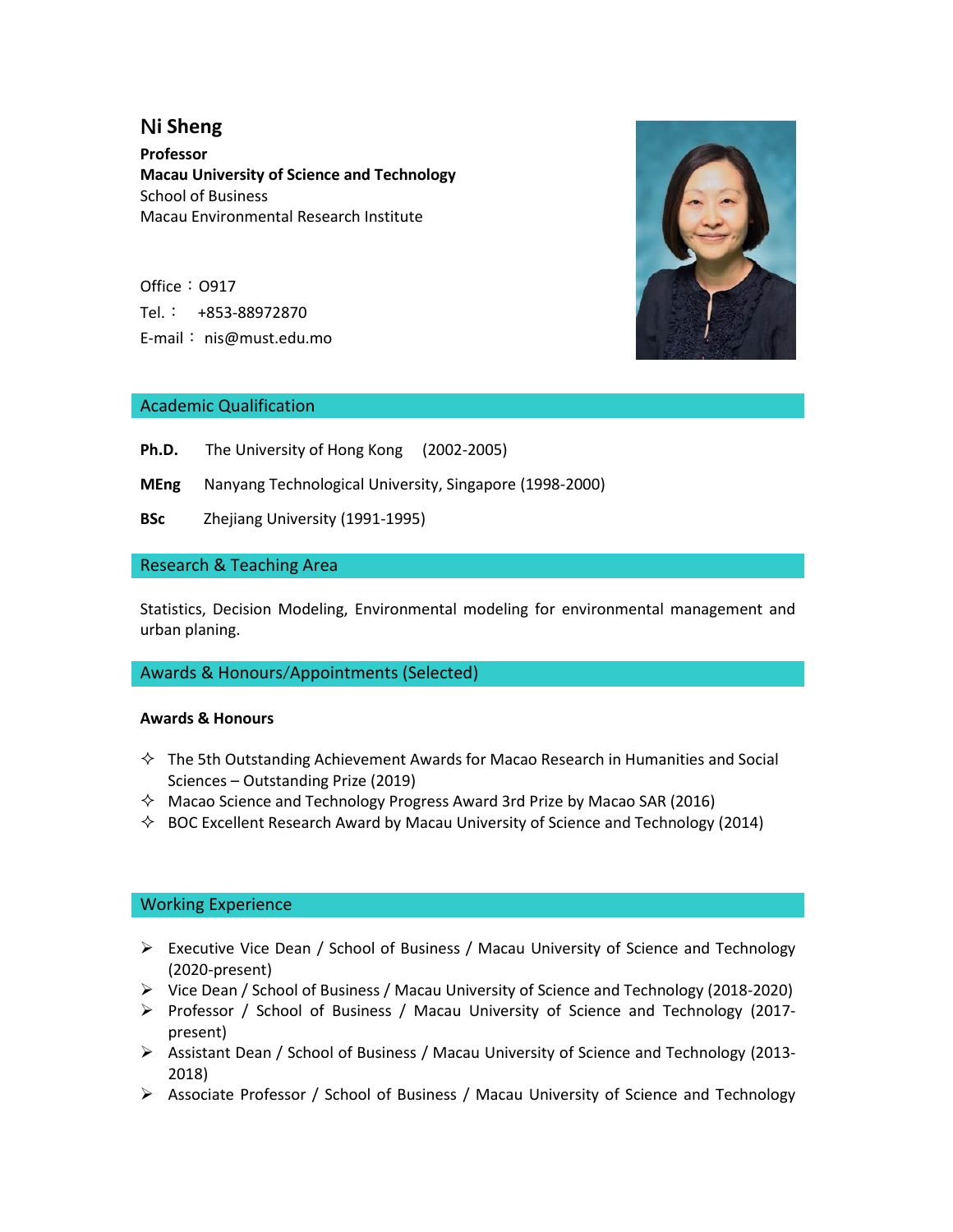(2012-2017)

- Assistant Professor / Macau University of Science and Technology (2007-2012)
- Postdoctoral Scholar / University of California, Berkeley (2006-2007)
- $\triangleright$  Research Associate / The University of Hong Kong (2005-2006)
- Research Engineer / Data Storage Institute, National University of Singapore (2000-2002)

#### Academic Publications (selected)

#### **Journal Papers**

- 1. Hsiao YL, Wei XY, **Sheng N**, Shao CW. A joint test of policy contagion with application to the solar sector. *Renewable & Sustainable Energy Reviews*, 2021, 141:110762. [SSCI/SCI, 2019 IF: 12.11, ranking: 2.4% in Green & Sustainable Science & Technology].
- 2. Chen C, Yao Z, Wen ZG, **Sheng N**. Impact of city characteristics on its phosphorus metabolism in the bay area: A comparative analysis of cities in the Greater Bay Area of China. *Journal of Cleaner Production*, 2021, 286:124925. [SCI, 2019 IF 7.246, ranking: 7.2% in Environmental Sciences]
- 3. Hsiao YL, Ai D, Wei XY, **Sheng N**. The contagious effect of China's energy policy on stock markets: The case of the solar photovoltaic industry. *Renewable Energy*, 2021, 164:74-86. [SSCI/SCI, 2019 IF: 6.274, ranking: 17.0% in ENERGY & FUELS]
- 4. Hsiao YL, Ou YL, **Sheng N**, Wei XY. Measuring contagion effects of nuclear energy policies and events. *International Journal of Energy Research*, 2021 Jan (published online) [SCI, 2019 IF: 3.741, ranking: **2.9%** in NUCLEAR SCIENCE & TECHNOLOGY]
- 5. Dai BL, **Sheng N**, Zhao W, Mu FH, He LY. Evaluation of urban inland waterway traffic noise using a modified Nord 2000 prediction model. *Environmental Research*, 2020, 185: 109437. [SCI, 2019 IF 5.715, ranking: 7.8% in Public, Environmental & Occupational Health]
- 6. Chen H, Li XY, Lu XR, **Sheng N**, Zhou W, Geng HP, Yu SW. A multi-objective optimization approach for the selection of overseas oil projects. *Computers & Industrial Engineering*, 2021, 151, Article No: 106977. [SCI, 2019 IF 4.135, ranking: 16.5% in Computer Science, Interdisciplinary Applications]
- 7. Wei XY, Che HY, **Sheng N**, Hsiao CYL, Tong Q, Yan GY. Research on the development status of China's renewable energy industry - The impact of capital structure on company performance. Frontiers in Energy Research, 2020, 8, Article No: 71. [SCI, 2019 IF 2.746, ranking: 55.3% in Energy & Fuels]
- 8. Dai BL, **Sheng N\***, He YL, Mu FH, Xu JM, Zhu AF. Development of an inland waterway traffic noise prediction model considering water surface adsorption and embankment shielding influences. *International Journal of Environmental Science and Technology*, 2019, 16: 5927-5936. [SCI, 2019 IF 2.54, ranking: 47.2% in Environmental Sciences]
- 9. Zhu LC, Song QB\*, **Sheng N\***, Zhou X. Exploring the determinants of consumers' WTB and WTP for electric motorcycles using CVM method in Macau. *Energy Policy*, 2019, 127: 64-72. [SCI/SSCI, 2019 IF 5.042, ranking: 3.5% in Economics]
- 10. **Sheng N**, Tang UW, Grydehoj A. Urban morphology and urban fragmentation in Macau, China: island city development in the Pearl River Delta megacity region. *Island Studies Journal*, 2017, 12: 199-212. [SSCI, 2019 IF 1.106, ranking: 57.4% in Social Sciences, Interdisciplinary]
- 11. **Sheng N**, Zhou X, Zhou Y. Environmental impact of electric motorcycles: Evidence from traffic noise assessment by a building-based data mining technique. *Science of the Total*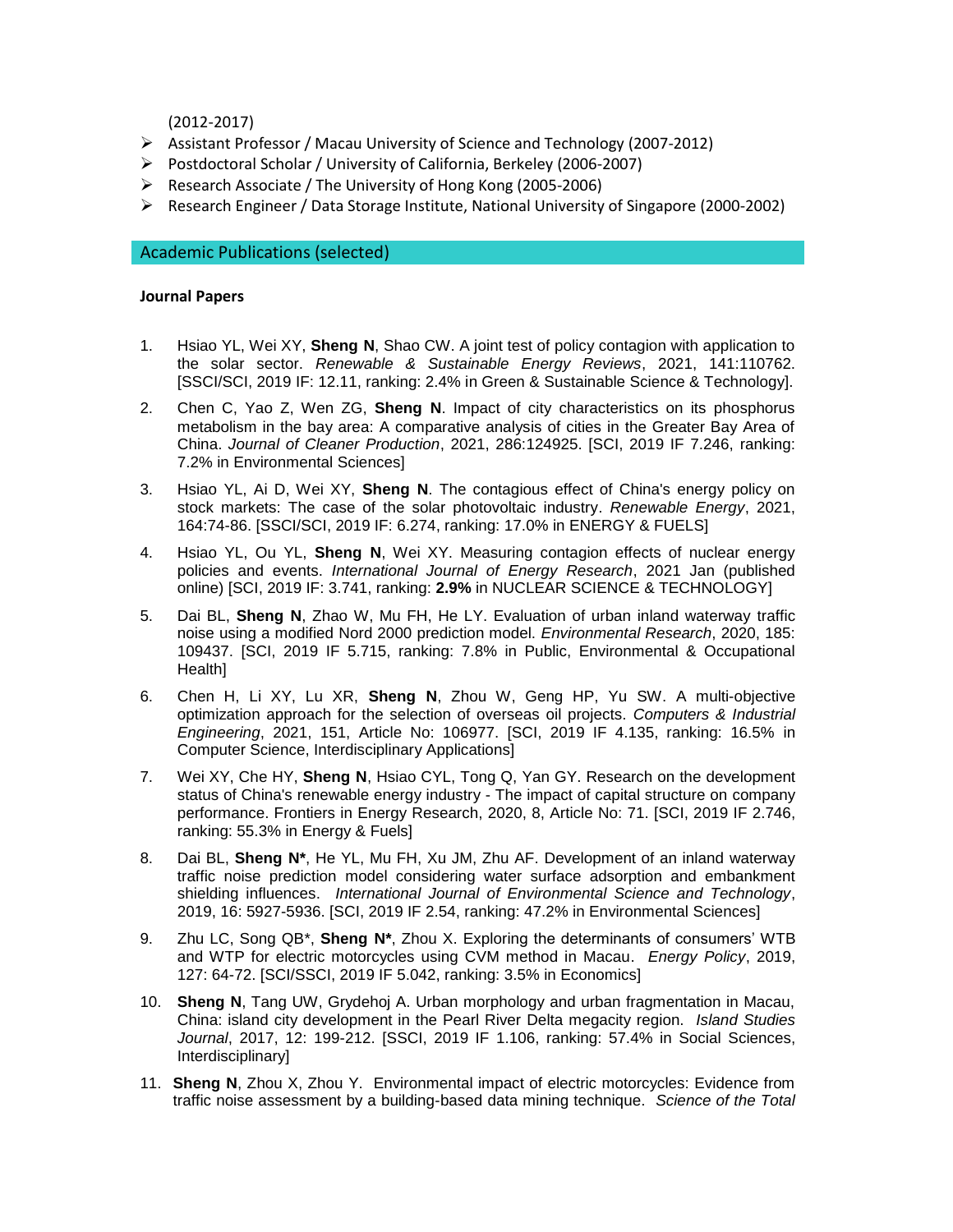*Environment*, 2016, 554: 73-82. [SCI, 2019 IF 6.551, ranking: 8.3% in Environmental Sciences]

- 12. **Sheng N**, Tang UW. The first official city ranking by air quality in China A review and analysis. *Cities*, 2016, 51: 139-149. [SSCI, 2019 IF 4.802, ranking: 4.8% in Urban Studies]
- 13. Dai BL, **Sheng N**\*, He YL, Xu JM, Zhu AF. An inland waterway traffic noise prediction model for environmental assessment in China. *International Journal of Environmental Science and Technology*, 2016, 13: 1235-1244. [SCI, 2019 IF 2.54, ranking: 47.2% in Environmental Sciences]
- 14. Choy KL, **Sheng N\***, Lam HY, Lai IKW, Chow KH, Ho GTS. Assess the effects of different operations policies on warehousing reliability. *International Journal of Production Research*, 2014, 52: 662-678. [SCI, 2019 IF 4.577, ranking: 13.2% in Operations Research & Management Science]
- 15. **Sheng N**, Tang UW. Zhuhai. *Cities*, 2013, 32: 70-79. [SSCI, 2019 IF 4.802, ranking: 4.8% in Urban Studies]
- 16. **Sheng N**, Tang UW. Risk assessment of traffic-related air pollution in a world heritage city. *International Journal of Environmental Science and Technology*, 2013, 10: 11-18. [SCI, 2019 IF 2.54, ranking: 47.2% in Environmental Sciences]
- 17. **Sheng N**, Tang UW. A building-based data capture and data mining technique for air quality assessment. *Frontiers of Environmental Science & Engineering*, 2011, 5: 543-551. [SCI, 2019 IF 4.053, ranking: 25.7% in Environmental Sciences]
- 18. **Sheng N**, Tang UW. Spatial analysis of urban form and pedestrian exposure to traffic noise. *International Journal of Environmental Research and Public Health*, 2011, 8: 1977-1990. [SCI, SSCI, 2019 IF 2.849, ranking: 18.8% in Public, Environmental & Occupational Health]
- 19. **Sheng N**, Li SF. A multi-scale non-equilibrium molecular dynamics algorithm and its applications. *International Journal of Applied Mechanics*, 2009, 1: 405-420. [SCI]
- 20. Tang UW, **Sheng N**. Macao. Cities, 2009, 24: 220-231. [SSCI]
- 21. Li SF, **Sheng N**. On multiscale non-equilibrium molecular dynamics simulations. *International Journal for Numerical Methods in Engineering*, 2010, 83(8-9): 998-1038. [SCI]
- 22. Wu D, Lo SH, **Sheng N**, Sze KY. Universal three-dimensional connection hexahedral elements based on hybrid-stress theory for solid structures. *International Journal for Numerical Methods in Engineering*, 2010, 81(3): 307-334. [SCI]
- 23. **Sheng N**, Li SF. A non-equilibrium multiscale simulation of shock wave propagation. *Mechanics Research Communications*, 2008, 35: 10-16. [SCI]
- 24. Li SF, **Sheng N**, Liu XH. A non-equilibrium multiscale simulation paradigm. *Chemical Physics Letters*, 2008, 451: 293-300. [SCI]
- 25. Liu XH, Li SF, **Sheng N**. A cohesive finite element for quasi-continua. *Computational Mechanics*, 2007, 42: 543-553. [SCI]
- 26. **Sheng N**, Sze KY, Cheung YK. Trefftz solutions for piezoelectricity by Lekhnitskii's formalism and boundary-collocation method. *International Journal for Numerical Methods in Engineering*, 2006, 65: 2113-2138. [SCI]
- 27. **Sheng N**, Sze KY. Multi-region Trefftz boundary element method for fracture analysis in plane piezoelectricity. *Computational Mechanics*, 2006, 37: 381-393. [SCI]
- 28. Sze KY, **Sheng N**. Polygonal finite element method for nonlinear constitutive modeling of polycrystalline ferroelectrics. *Finite Elements in Analysis & Design*, 2005, 42: 107-129.